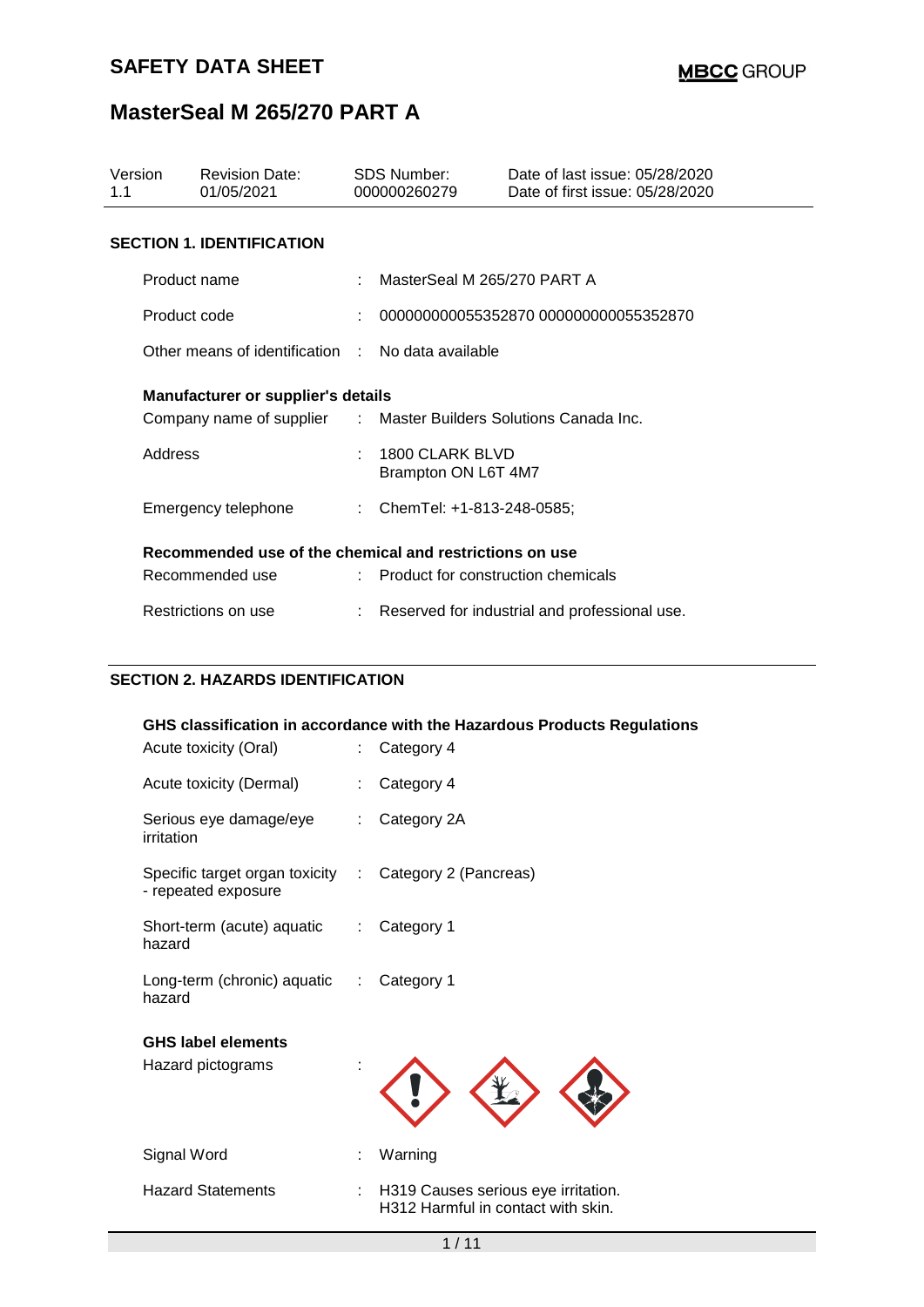| Version<br>1.1 | <b>Revision Date:</b><br>01/05/2021 | SDS Number:<br>000000260279                                                                                                         | Date of last issue: 05/28/2020<br>Date of first issue: 05/28/2020                                                                                                                                                                                                                                                                                                                                                                                   |
|----------------|-------------------------------------|-------------------------------------------------------------------------------------------------------------------------------------|-----------------------------------------------------------------------------------------------------------------------------------------------------------------------------------------------------------------------------------------------------------------------------------------------------------------------------------------------------------------------------------------------------------------------------------------------------|
|                |                                     | H302 Harmful if swallowed.<br>longed or repeated exposure.<br>H400 Very toxic to aquatic life.                                      | H373 May cause damage to organs (Pancreas) through pro-<br>H410 Very toxic to aquatic life with long lasting effects.                                                                                                                                                                                                                                                                                                                               |
|                | <b>Precautionary Statements</b>     | ÷<br><b>Prevention:</b><br>face protection.<br>P260 Do not breathe dust or mist.<br>handling.                                       | P280 Wear protective gloves/ protective clothing/ eye protection/<br>P273 Avoid release to the environment.<br>P270 Do not eat, drink or smoke when using this product.<br>P264 Wash face, hands and any exposed skin thoroughly after                                                                                                                                                                                                              |
|                |                                     | <b>Response:</b><br>to do. Continue rinsing.<br>wash it before reuse.<br>Rinse mouth.<br>P391 Collect spillage.<br>tion.<br>unwell. | P305 + P351 + P338 IF IN EYES: Rinse cautiously with water<br>for several minutes. Remove contact lenses, if present and easy<br>P314 Get medical advice/ attention if you feel unwell.<br>P302 + P352 IF ON SKIN: Wash with plenty of water.<br>P361 + P364 Take off immediately all contaminated clothing and<br>P337 + P313 If eye irritation persists: Get medical advice/ atten-<br>P312 Call a POISON CENTER or doctor/ physician if you feel |
|                |                                     | Disposal:<br>waste collection point.                                                                                                | P501 Dispose of contents/container to appropriate hazardous                                                                                                                                                                                                                                                                                                                                                                                         |
| None known.    | <b>Other hazards</b>                |                                                                                                                                     |                                                                                                                                                                                                                                                                                                                                                                                                                                                     |

### **SECTION 3. COMPOSITION/INFORMATION ON INGREDIENTS**

Chemical nature : Amines

| Chemical name               | ICAS-No.   | Concentration (% w/w) |
|-----------------------------|------------|-----------------------|
| diethylmethylbenzenediamine | 68479-98-1 | $>= 25 - 50$          |

### **SECTION 4. FIRST AID MEASURES**

General advice : Move out of dangerous area. Show this material safety data sheet to the doctor in attendance. Do not leave the victim unattended.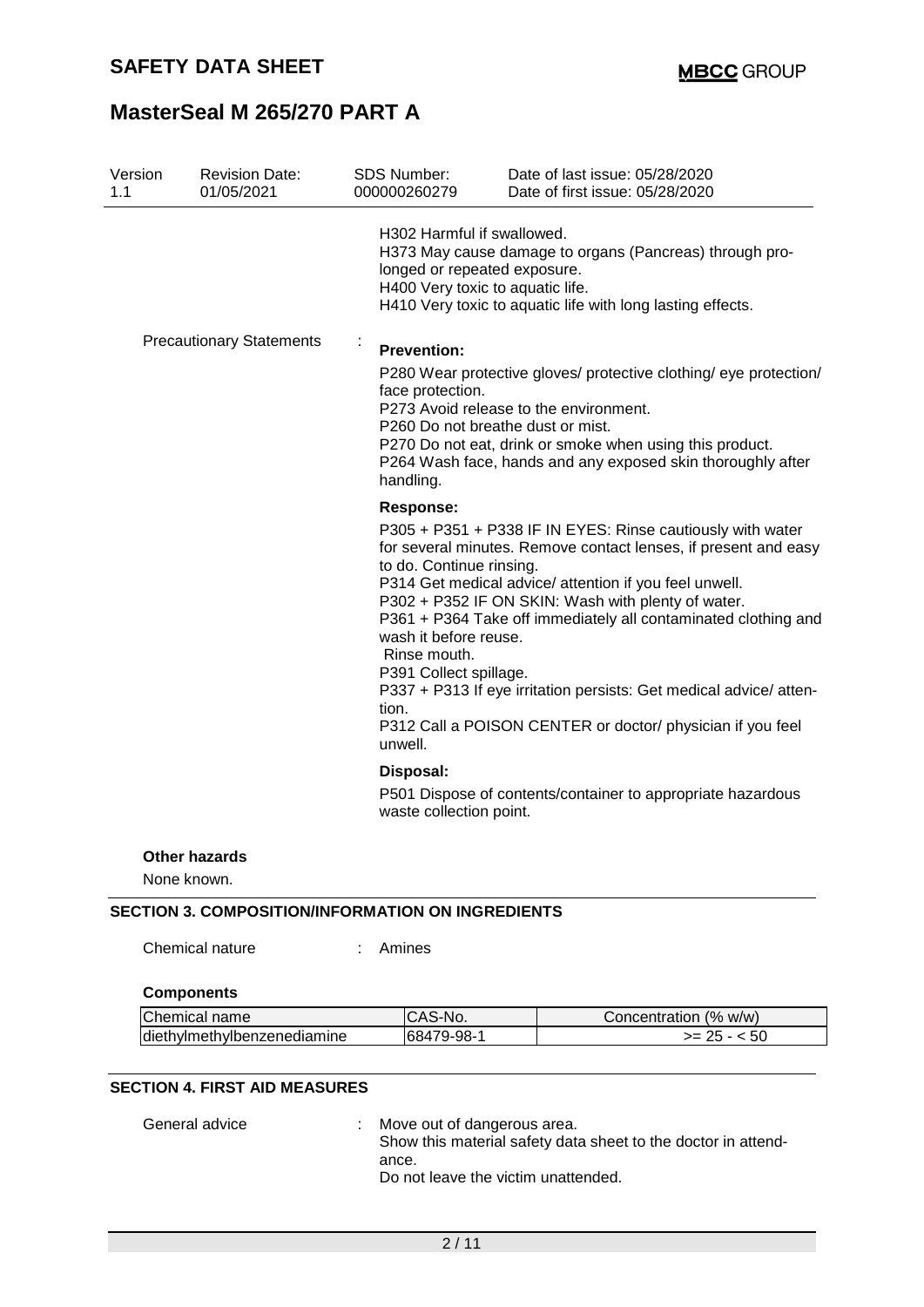| Version<br>1.1 |                                                                   | <b>Revision Date:</b><br>01/05/2021 | <b>SDS Number:</b><br>000000260279                                                                                | Date of last issue: 05/28/2020<br>Date of first issue: 05/28/2020                                                 |  |
|----------------|-------------------------------------------------------------------|-------------------------------------|-------------------------------------------------------------------------------------------------------------------|-------------------------------------------------------------------------------------------------------------------|--|
|                | If inhaled                                                        |                                     |                                                                                                                   | : If difficulties occur after vapour/aerosol has been inhaled,<br>remove to fresh air and seek medical attention. |  |
|                | In case of skin contact                                           |                                     | : Take victim immediately to hospital.<br>If on skin, rinse well with water.<br>If on clothes, remove clothes.    |                                                                                                                   |  |
|                |                                                                   | In case of eye contact              | Remove contact lenses.<br>Protect unharmed eye.<br>Keep eye wide open while rinsing.                              | Immediately flush eye(s) with plenty of water.<br>If eye irritation persists, consult a specialist.               |  |
|                | If swallowed                                                      |                                     | Immediately rinse mouth and then drink 200-300 ml of water,<br>seek medical attention.<br>Do NOT induce vomiting. |                                                                                                                   |  |
|                | Most important symptoms<br>and effects, both acute and<br>delayed |                                     | Causes serious eye irritation.                                                                                    | Harmful if swallowed or in contact with skin.                                                                     |  |
|                | Notes to physician                                                |                                     | Treat symptomatically.                                                                                            |                                                                                                                   |  |

### **SECTION 5. FIRE-FIGHTING MEASURES**

| Suitable extinguishing media                        |    | Foam<br>Water spray<br>Dry powder<br>Carbon dioxide (CO2)                                                                                                                                                                     |
|-----------------------------------------------------|----|-------------------------------------------------------------------------------------------------------------------------------------------------------------------------------------------------------------------------------|
| Unsuitable extinguishing<br>media                   | ÷. | water jet                                                                                                                                                                                                                     |
| Specific hazards during fire<br>fighting            |    | Do not allow run-off from fire fighting to enter drains or water<br>courses.                                                                                                                                                  |
| Further information                                 |    | Collect contaminated fire extinguishing water separately. This<br>must not be discharged into drains.<br>Fire residues and contaminated fire extinguishing water must<br>be disposed of in accordance with local regulations. |
| Special protective equipment :<br>for fire-fighters |    | In the event of fire, wear self-contained breathing apparatus.                                                                                                                                                                |

#### **SECTION 6. ACCIDENTAL RELEASE MEASURES**

| Personal precautions, protec-<br>tive equipment and emer-<br>gency procedures | Use personal protective equipment.                                                                                                                                |
|-------------------------------------------------------------------------------|-------------------------------------------------------------------------------------------------------------------------------------------------------------------|
| Environmental precautions                                                     | : Prevent product from entering drains.<br>Prevent further leakage or spillage if safe to do so.<br>If the product contaminates rivers and lakes or drains inform |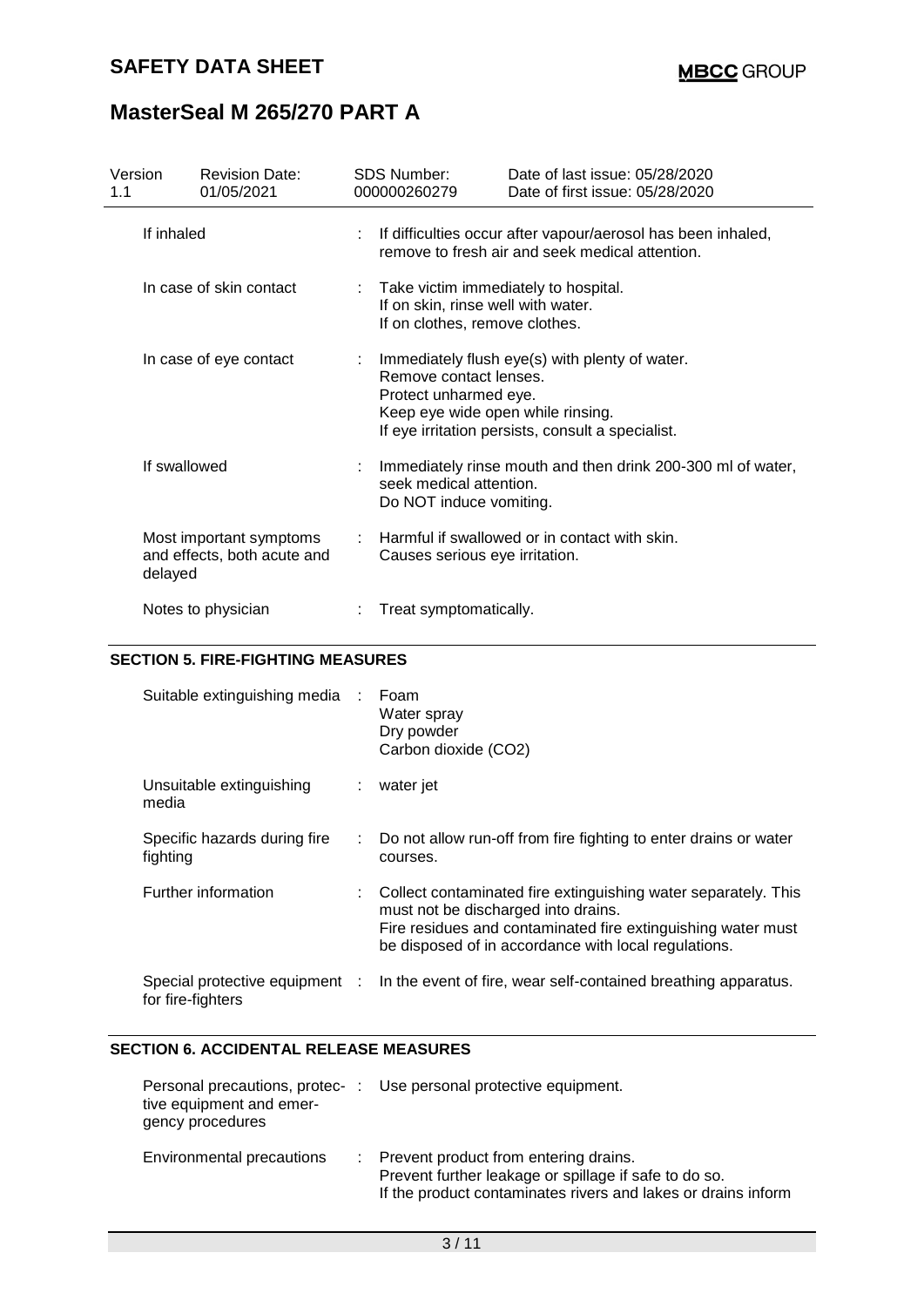| Version<br>1.1 |                                                          | <b>Revision Date:</b><br>01/05/2021              |   | SDS Number:<br>000000260279                                                                         | Date of last issue: 05/28/2020<br>Date of first issue: 05/28/2020                                                                                                                                                                |
|----------------|----------------------------------------------------------|--------------------------------------------------|---|-----------------------------------------------------------------------------------------------------|----------------------------------------------------------------------------------------------------------------------------------------------------------------------------------------------------------------------------------|
|                | Methods and materials for<br>containment and cleaning up |                                                  |   | respective authorities.                                                                             | Soak up with inert absorbent material (e.g. sand, silica gel,<br>acid binder, universal binder, sawdust).<br>Keep in suitable, closed containers for disposal.                                                                   |
|                |                                                          | <b>SECTION 7. HANDLING AND STORAGE</b>           |   |                                                                                                     |                                                                                                                                                                                                                                  |
|                | Advice on protection against<br>fire and explosion       |                                                  |   | Product is not explosive.                                                                           |                                                                                                                                                                                                                                  |
|                |                                                          |                                                  |   |                                                                                                     | Normal measures for preventive fire protection.                                                                                                                                                                                  |
|                |                                                          | Advice on safe handling                          | ÷ | Do not breathe vapors/dust.<br>Avoid contact with skin and eyes.<br>plication area.<br>regulations. | For personal protection see section 8.<br>Smoking, eating and drinking should be prohibited in the ap-<br>Dispose of rinse water in accordance with local and national                                                           |
|                | Conditions for safe storage                              |                                                  |   | place.<br>kept upright to prevent leakage.                                                          | Keep container tightly closed in a dry and well-ventilated<br>Containers which are opened must be carefully resealed and<br>Electrical installations / working materials must comply with<br>the technological safety standards. |
|                |                                                          | Further information on stor-<br>age conditions   |   | Protect from direct sunlight.                                                                       | Keep only in the original container in a cool, dry, well-<br>ventilated place away from ignition sources, heat or flame.                                                                                                         |
|                | Further information on stor-<br>age stability            |                                                  |   |                                                                                                     | No decomposition if stored and applied as directed.                                                                                                                                                                              |
|                |                                                          | SECTION 8. EXPOSURE CONTROLS/PERSONAL PROTECTION |   |                                                                                                     |                                                                                                                                                                                                                                  |

#### **SECTION 8. EXPOSURE CONTROLS/PERSONAL PROTECTION**

| Ingredients with workplace control parameters                   |                                                                                                                                              |  |  |  |
|-----------------------------------------------------------------|----------------------------------------------------------------------------------------------------------------------------------------------|--|--|--|
| Contains no substances with occupational exposure limit values. |                                                                                                                                              |  |  |  |
| <b>Engineering measures</b>                                     | : Ensure adequate ventilation.                                                                                                               |  |  |  |
| Personal protective equipment<br>Respiratory protection         | : Wear respiratory protection if ventilation is inadequate.                                                                                  |  |  |  |
| Hand protection                                                 |                                                                                                                                              |  |  |  |
| Remarks                                                         | Wear chemical resistant protective gloves. Manufacturer's<br>directions for use should be observed because of great di-<br>versity of types. |  |  |  |
| Eye protection                                                  | Eye wash bottle with pure water                                                                                                              |  |  |  |
| 4 / 11                                                          |                                                                                                                                              |  |  |  |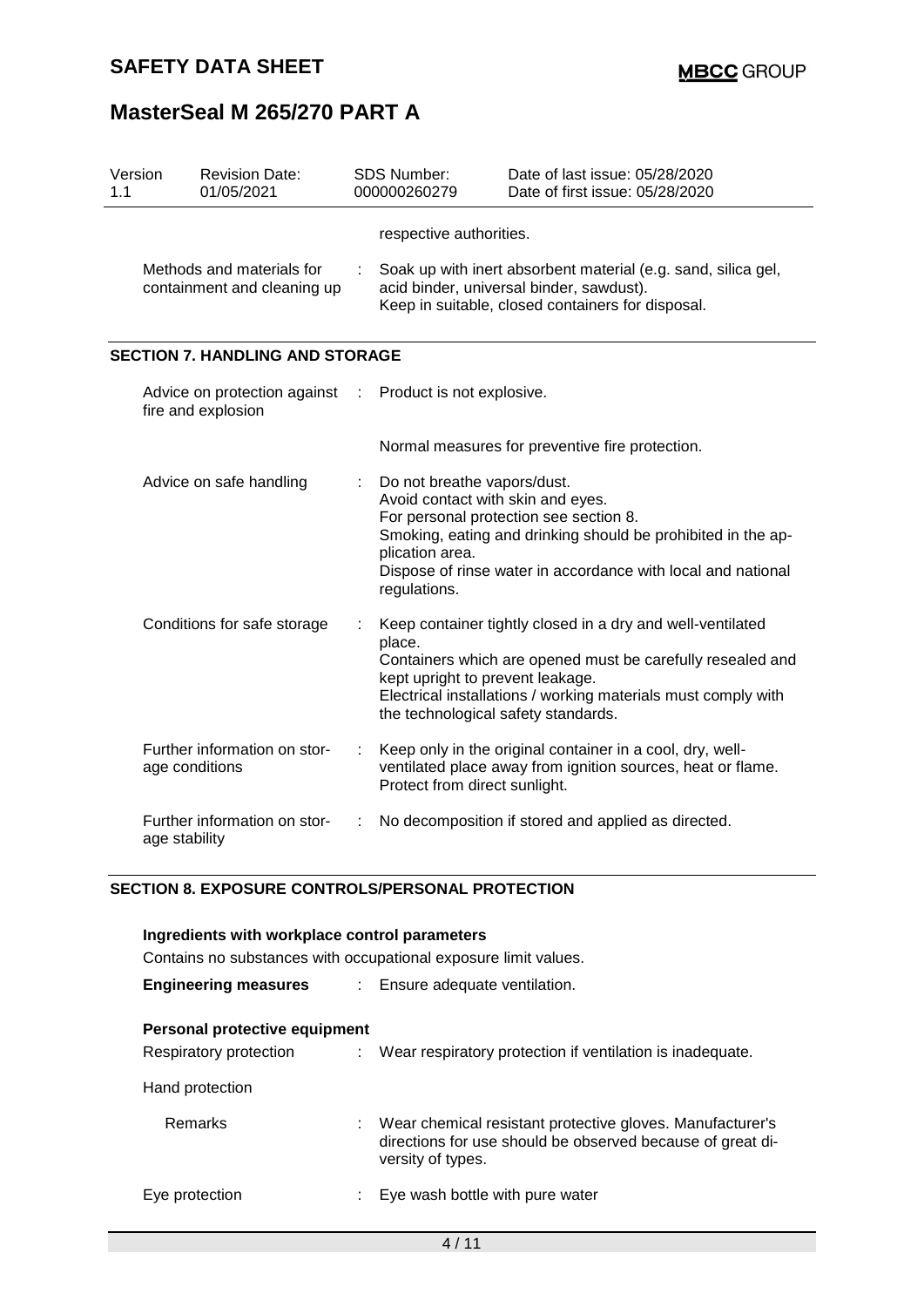| Version<br>1.1           |  | <b>Revision Date:</b><br>01/05/2021                                                                                                                                                                                                                                                          | <b>SDS Number:</b><br>000000260279                                                                                  | Date of last issue: 05/28/2020<br>Date of first issue: 05/28/2020 |
|--------------------------|--|----------------------------------------------------------------------------------------------------------------------------------------------------------------------------------------------------------------------------------------------------------------------------------------------|---------------------------------------------------------------------------------------------------------------------|-------------------------------------------------------------------|
|                          |  |                                                                                                                                                                                                                                                                                              | Tightly fitting safety goggles<br>problems.                                                                         | Wear face-shield and protective suit for abnormal processing      |
| Skin and body protection |  | Impervious clothing                                                                                                                                                                                                                                                                          | Choose body protection according to the amount and con-<br>centration of the dangerous substance at the work place. |                                                                   |
| Protective measures      |  | Do not inhale gases/vapours/aerosols.<br>Avoid contact with the skin, eyes and clothing.<br>Avoid exposure - obtain special instructions before use.<br>Handle in accordance with good building materials hygiene<br>and safety practice.<br>Wearing of closed work clothing is recommended. |                                                                                                                     |                                                                   |
|                          |  | Hygiene measures                                                                                                                                                                                                                                                                             | When using do not eat or drink.<br>When using do not smoke.                                                         | Wash hands before breaks and at the end of workday.               |

### **SECTION 9. PHYSICAL AND CHEMICAL PROPERTIES**

| Appearance                                                               |    | liquid                                                   |
|--------------------------------------------------------------------------|----|----------------------------------------------------------|
| Color                                                                    | ÷  | yellow to red to brown                                   |
| Odor                                                                     |    | slight odour                                             |
| рH                                                                       | t  | neutral to slightly alkaline                             |
| Melting point                                                            |    | No applicable information available.                     |
| Freezing point                                                           |    | No applicable information available.                     |
| Boiling point                                                            |    | 307.78 °C                                                |
| Flash point                                                              | t. | 135 °C                                                   |
| Evaporation rate                                                         | ÷  | No applicable information available.                     |
| Flammability (solid, gas)                                                | t. | not highly flammable<br>Method: derived from flash point |
| Upper explosion limit / Upper : No data available.<br>flammability limit |    |                                                          |
| Lower explosion limit / Lower : No data available.<br>flammability limit |    |                                                          |
| Vapor pressure                                                           |    | No applicable information available.                     |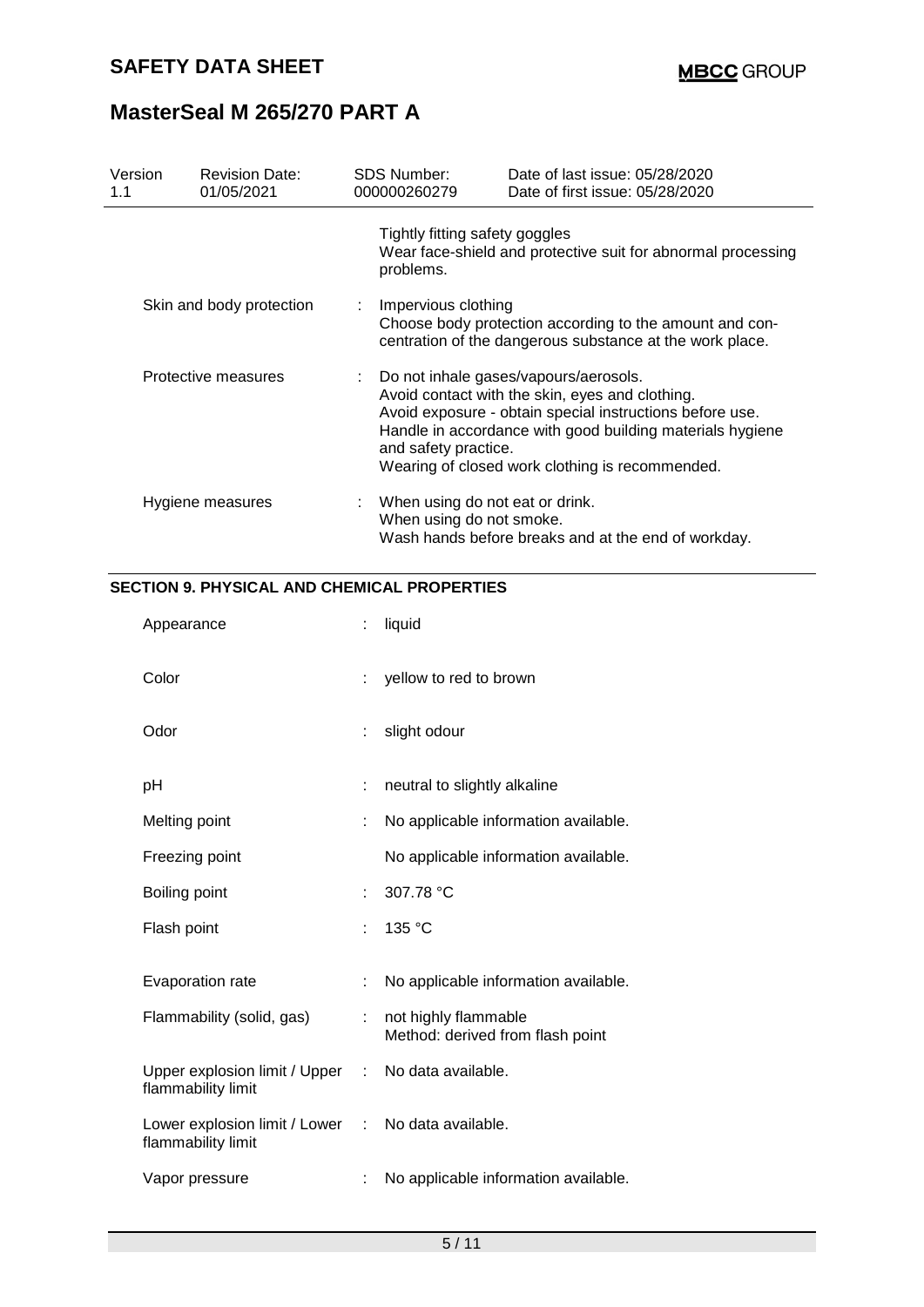## **SAFETY DATA SHEET**

## **MasterSeal M 265/270 PART A**

| Version<br>1.1 |                                                                                                                                        | <b>Revision Date:</b><br>01/05/2021 |   | SDS Number:<br>000000260279          | Date of last issue: 05/28/2020<br>Date of first issue: 05/28/2020 |  |
|----------------|----------------------------------------------------------------------------------------------------------------------------------------|-------------------------------------|---|--------------------------------------|-------------------------------------------------------------------|--|
|                | Relative vapor density                                                                                                                 |                                     |   | Heavier than air.                    |                                                                   |  |
|                | Relative density                                                                                                                       |                                     |   | No applicable information available. |                                                                   |  |
|                | Density                                                                                                                                |                                     |   | 8.463 lb/USg (20 °C)                 |                                                                   |  |
|                | <b>Bulk density</b>                                                                                                                    |                                     |   | Not applicable                       |                                                                   |  |
|                | Solubility(ies)<br>Water solubility                                                                                                    |                                     |   | insoluble                            |                                                                   |  |
|                |                                                                                                                                        | Solubility in other solvents        | ÷ |                                      | No applicable information available.                              |  |
|                | Partition coefficient: n-<br>octanol/water<br>Autoignition temperature<br>Decomposition temperature<br>Viscosity<br>Viscosity, dynamic |                                     |   | Not applicable                       |                                                                   |  |
|                |                                                                                                                                        |                                     | ÷ | No data available                    |                                                                   |  |
|                |                                                                                                                                        |                                     | ÷ |                                      | No applicable information available.                              |  |
|                |                                                                                                                                        |                                     |   |                                      | No applicable information available.                              |  |
|                |                                                                                                                                        | Viscosity, kinematic                |   |                                      | No applicable information available.                              |  |
|                |                                                                                                                                        | <b>Explosive properties</b>         |   | Not explosive<br>Not explosive       |                                                                   |  |
|                |                                                                                                                                        | Oxidizing properties                |   | as oxidizing.                        | Based on its structural properties the product is not classified  |  |
|                |                                                                                                                                        | Sublimation point                   |   |                                      | No applicable information available.                              |  |
|                |                                                                                                                                        | Molecular weight                    |   | No data available                    |                                                                   |  |

### **SECTION 10. STABILITY AND REACTIVITY**

| Reactivity             | : No hazardous reactions if stored and handled as pre-<br>scribed/indicated.          |
|------------------------|---------------------------------------------------------------------------------------|
| Chemical stability     | The product is stable if stored and handled as pre-<br>scribed/indicated.             |
| tions                  | Possibility of hazardous reac- : No decomposition if stored and applied as directed.  |
| Conditions to avoid    | $\therefore$ See SDS section 7 - Handling and storage.                                |
| Incompatible materials | $:$ Strong acids<br>Strong bases<br>Strong oxidizing agents<br>Strong reducing agents |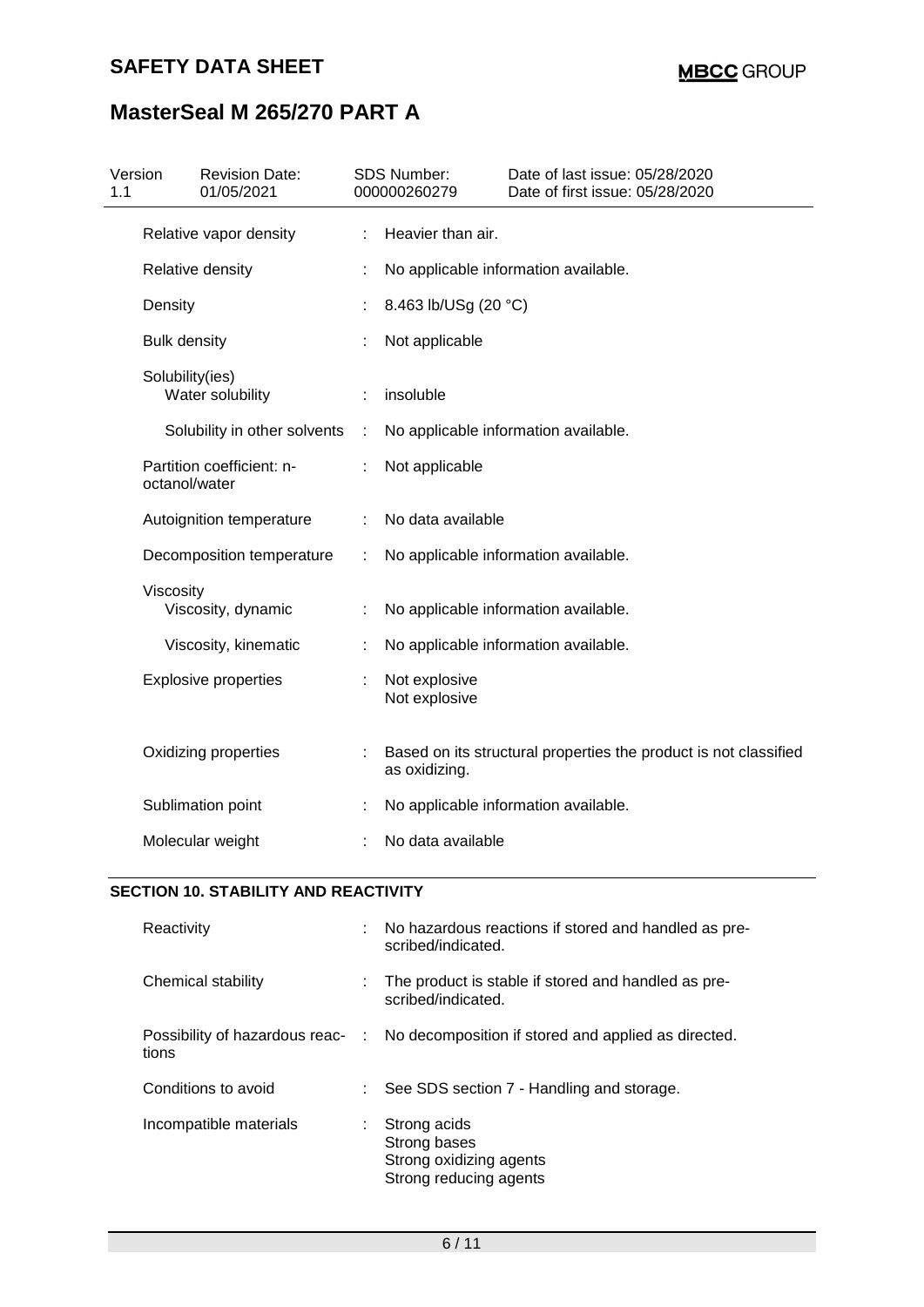| Version<br>1.1                                                                                           | <b>Revision Date:</b><br>01/05/2021                                                | <b>SDS Number:</b><br>000000260279 | Date of last issue: 05/28/2020<br>Date of first issue: 05/28/2020                                                                                                                         |  |  |                                                                              |                           |  |
|----------------------------------------------------------------------------------------------------------|------------------------------------------------------------------------------------|------------------------------------|-------------------------------------------------------------------------------------------------------------------------------------------------------------------------------------------|--|--|------------------------------------------------------------------------------|---------------------------|--|
|                                                                                                          | Hazardous decomposition<br>products                                                | ÷                                  | No hazardous decomposition products if stored and handled<br>as prescribed/indicated.                                                                                                     |  |  |                                                                              |                           |  |
|                                                                                                          | <b>SECTION 11. TOXICOLOGICAL INFORMATION</b>                                       |                                    |                                                                                                                                                                                           |  |  |                                                                              |                           |  |
|                                                                                                          | <b>Acute toxicity</b><br>Harmful if swallowed or in contact with skin.             |                                    |                                                                                                                                                                                           |  |  |                                                                              |                           |  |
|                                                                                                          |                                                                                    |                                    |                                                                                                                                                                                           |  |  |                                                                              |                           |  |
|                                                                                                          | Product:                                                                           |                                    |                                                                                                                                                                                           |  |  |                                                                              |                           |  |
|                                                                                                          | Acute oral toxicity                                                                | ÷.<br>ATE: 705.5 mg/kg             |                                                                                                                                                                                           |  |  |                                                                              |                           |  |
|                                                                                                          | Acute dermal toxicity                                                              | : $ATE: 1,046$ mg/kg               |                                                                                                                                                                                           |  |  |                                                                              |                           |  |
|                                                                                                          | <b>Skin corrosion/irritation</b><br>Not classified based on available information. |                                    |                                                                                                                                                                                           |  |  |                                                                              |                           |  |
| Serious eye damage/eye irritation<br>Causes serious eye irritation.<br>Respiratory or skin sensitization |                                                                                    |                                    |                                                                                                                                                                                           |  |  |                                                                              |                           |  |
|                                                                                                          |                                                                                    |                                    |                                                                                                                                                                                           |  |  |                                                                              | <b>Skin sensitization</b> |  |
| Not classified based on available information.                                                           |                                                                                    |                                    |                                                                                                                                                                                           |  |  |                                                                              |                           |  |
|                                                                                                          | <b>Respiratory sensitization</b>                                                   |                                    |                                                                                                                                                                                           |  |  |                                                                              |                           |  |
| Not classified based on available information.                                                           |                                                                                    |                                    |                                                                                                                                                                                           |  |  |                                                                              |                           |  |
| <b>Germ cell mutagenicity</b>                                                                            |                                                                                    |                                    |                                                                                                                                                                                           |  |  |                                                                              |                           |  |
|                                                                                                          | Not classified based on available information.                                     |                                    |                                                                                                                                                                                           |  |  |                                                                              |                           |  |
|                                                                                                          | Carcinogenicity                                                                    |                                    |                                                                                                                                                                                           |  |  |                                                                              |                           |  |
|                                                                                                          | Not classified based on available information.                                     |                                    |                                                                                                                                                                                           |  |  |                                                                              |                           |  |
|                                                                                                          | <b>Reproductive toxicity</b><br>Not classified based on available information.     |                                    |                                                                                                                                                                                           |  |  |                                                                              |                           |  |
|                                                                                                          | <b>STOT-single exposure</b>                                                        |                                    |                                                                                                                                                                                           |  |  |                                                                              |                           |  |
|                                                                                                          | Not classified based on available information.                                     |                                    |                                                                                                                                                                                           |  |  |                                                                              |                           |  |
| <b>STOT-repeated exposure</b><br>May cause damage to organs through prolonged or repeated exposure.      |                                                                                    |                                    |                                                                                                                                                                                           |  |  |                                                                              |                           |  |
|                                                                                                          |                                                                                    |                                    |                                                                                                                                                                                           |  |  | <b>Aspiration toxicity</b><br>Not classified based on available information. |                           |  |
|                                                                                                          |                                                                                    |                                    |                                                                                                                                                                                           |  |  |                                                                              |                           |  |
|                                                                                                          | <b>Further information</b>                                                         |                                    |                                                                                                                                                                                           |  |  |                                                                              |                           |  |
|                                                                                                          | Product:                                                                           |                                    |                                                                                                                                                                                           |  |  |                                                                              |                           |  |
|                                                                                                          | <b>Remarks</b>                                                                     | components.                        | Health injuries are not known or expected under normal use.<br>The product has not been tested. The statements on toxicolo-<br>gy have been derived from the properties of the individual |  |  |                                                                              |                           |  |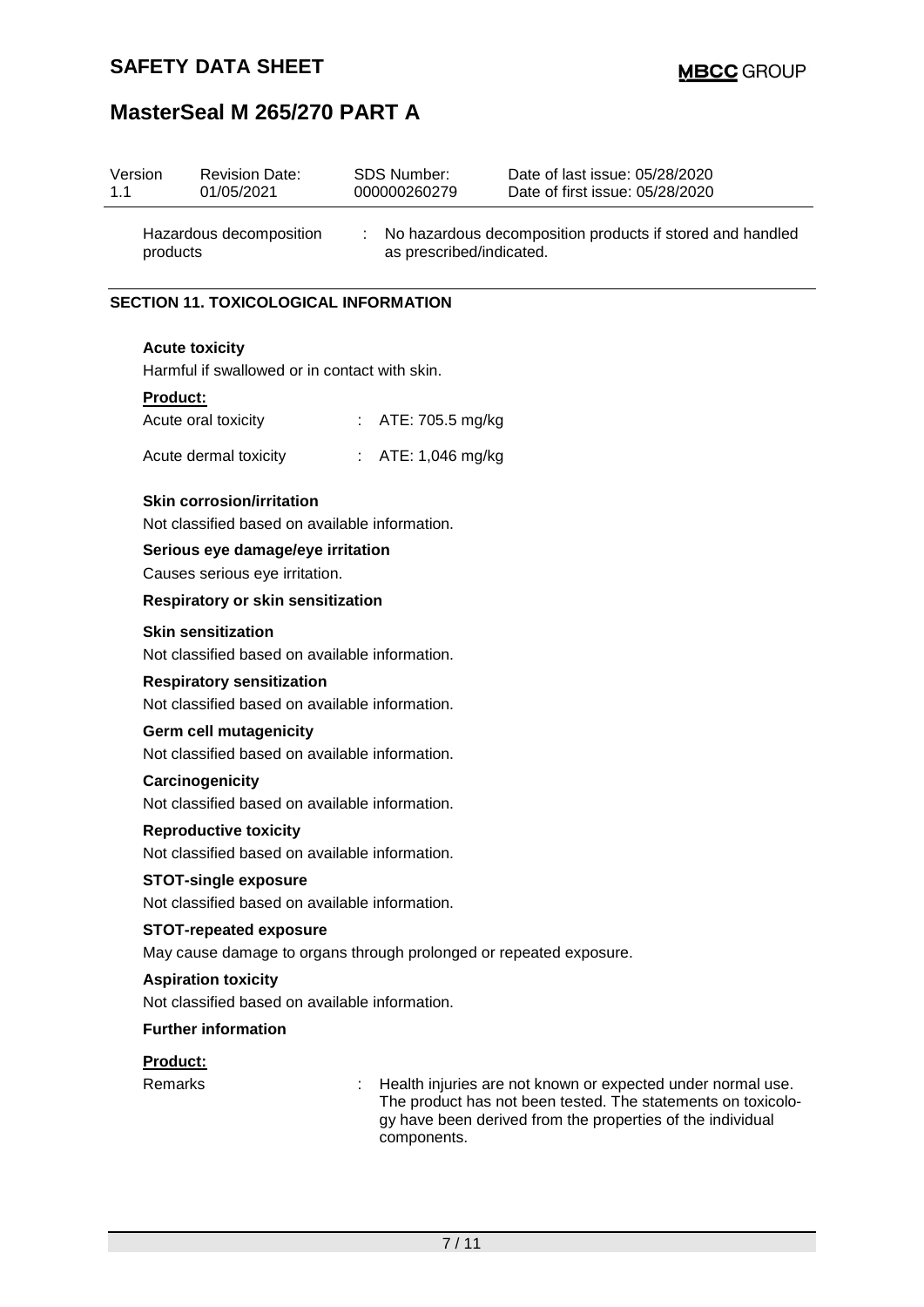### **SAFETY DATA SHEET**

## **MasterSeal M 265/270 PART A**

| Version<br>1.1 | <b>Revision Date:</b><br>01/05/2021                                        | <b>SDS Number:</b><br>000000260279 |                                                        | Date of last issue: 05/28/2020<br>Date of first issue: 05/28/2020                                                             |  |  |  |  |  |
|----------------|----------------------------------------------------------------------------|------------------------------------|--------------------------------------------------------|-------------------------------------------------------------------------------------------------------------------------------|--|--|--|--|--|
|                | <b>SECTION 12. ECOLOGICAL INFORMATION</b>                                  |                                    |                                                        |                                                                                                                               |  |  |  |  |  |
|                | <b>Ecotoxicity</b>                                                         |                                    |                                                        |                                                                                                                               |  |  |  |  |  |
|                | <b>Product:</b>                                                            |                                    |                                                        |                                                                                                                               |  |  |  |  |  |
|                | <b>Ecotoxicology Assessment</b>                                            |                                    |                                                        |                                                                                                                               |  |  |  |  |  |
|                | Acute aquatic toxicity                                                     |                                    | Very toxic to aquatic life.                            |                                                                                                                               |  |  |  |  |  |
|                | Chronic aquatic toxicity                                                   |                                    |                                                        | Very toxic to aquatic life with long lasting effects.                                                                         |  |  |  |  |  |
|                | <b>Persistence and degradability</b><br>No data available                  |                                    |                                                        |                                                                                                                               |  |  |  |  |  |
|                | <b>Bioaccumulative potential</b>                                           |                                    |                                                        |                                                                                                                               |  |  |  |  |  |
|                | Components:                                                                |                                    |                                                        |                                                                                                                               |  |  |  |  |  |
|                | diethylmethylbenzenediamine:<br>Partition coefficient: n-<br>octanol/water |                                    | log Pow: 1.38 (25 °C)<br>pH: 8.6<br>method<br>GLP: yes | Method: Partition coefficient (n-octanol/water), Shake-flask                                                                  |  |  |  |  |  |
|                | <b>Mobility in soil</b><br>No data available                               |                                    |                                                        |                                                                                                                               |  |  |  |  |  |
|                | <b>Other adverse effects</b>                                               |                                    |                                                        |                                                                                                                               |  |  |  |  |  |
|                | Product:<br>Additional ecological infor-<br>mation                         |                                    | components.                                            | The product has not been tested. The statements on ecotoxi-<br>cology have been derived from the properties of the individual |  |  |  |  |  |
|                | <b>SECTION 13. DISPOSAL CONSIDERATIONS</b>                                 |                                    |                                                        |                                                                                                                               |  |  |  |  |  |
|                | <b>Disposal methods</b>                                                    |                                    |                                                        |                                                                                                                               |  |  |  |  |  |
|                | Waste from residues                                                        | tions.                             | cal or used container.                                 | Dispose of in accordance with national, state and local regula-<br>Do not contaminate ponds, waterways or ditches with chemi- |  |  |  |  |  |

Do not discharge into drains/surface waters/groundwater.

| Contaminated packaging |  | : Contaminated packaging should be emptied as far as possible<br>and disposed of in the same manner as the sub-<br>stance/product. |
|------------------------|--|------------------------------------------------------------------------------------------------------------------------------------|
|------------------------|--|------------------------------------------------------------------------------------------------------------------------------------|

### **SECTION 14. TRANSPORT INFORMATION**

### **International Regulations**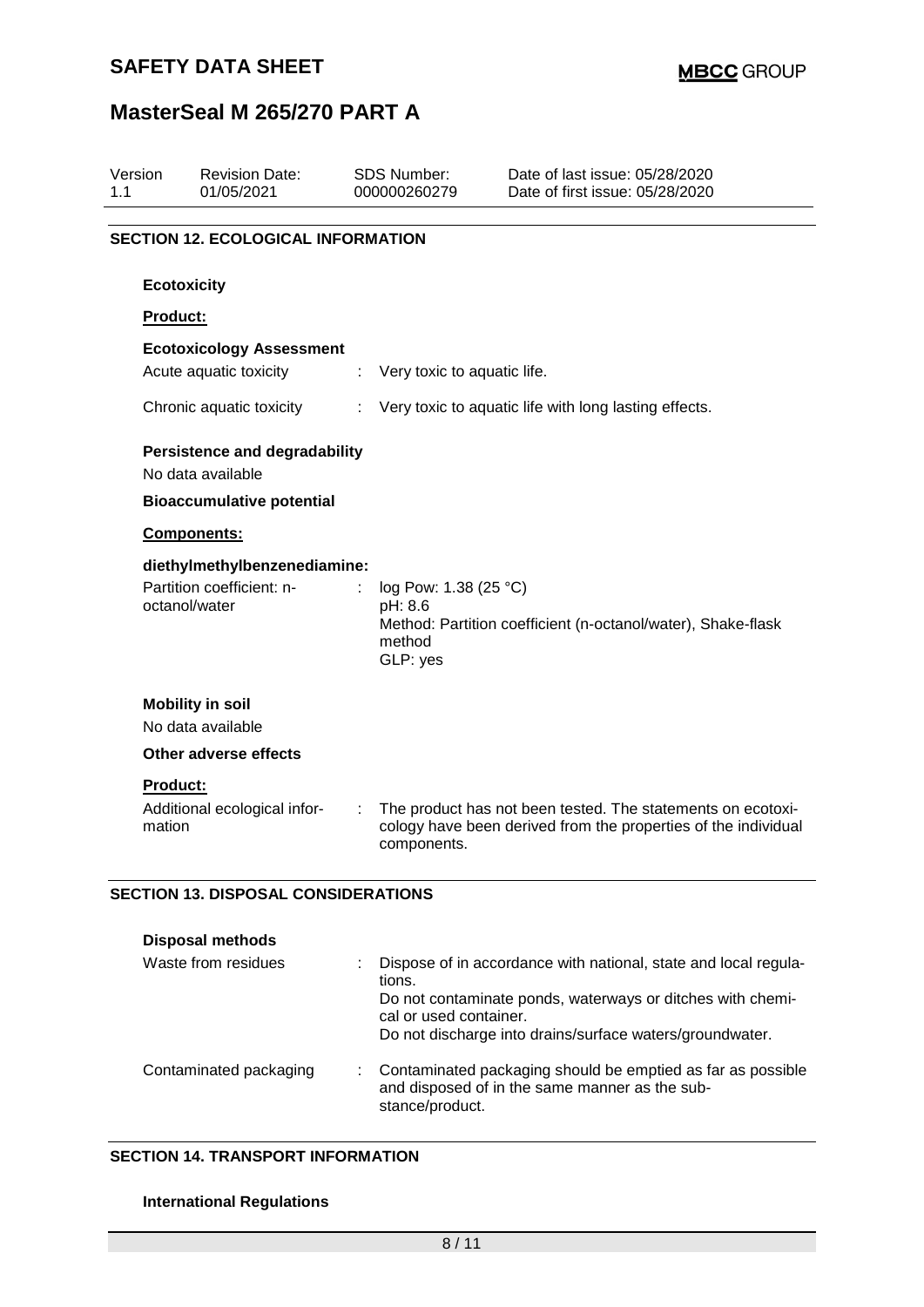| Version<br>1.1 |                                                                                                             | <b>Revision Date:</b><br>01/05/2021                                           |    | <b>SDS Number:</b><br>000000260279                                  | Date of last issue: 05/28/2020<br>Date of first issue: 05/28/2020             |
|----------------|-------------------------------------------------------------------------------------------------------------|-------------------------------------------------------------------------------|----|---------------------------------------------------------------------|-------------------------------------------------------------------------------|
|                | <b>UNRTDG</b><br>UN number                                                                                  | Proper shipping name                                                          |    | <b>UN 3082</b><br><b>N.O.S.</b>                                     | : ENVIRONMENTALLY HAZARDOUS SUBSTANCE, LIQUID,                                |
|                | Class<br>Subsidiary risk<br>Packing group<br>Labels<br><b>IATA-DGR</b><br>UN/ID No.<br>Proper shipping name |                                                                               |    | 9<br><b>EHSM</b><br>$\mathbf{III}$<br>9 (EHSM)                      | (DIETHYLMETHYLBENZENEDIAMINE)                                                 |
|                |                                                                                                             |                                                                               |    | <b>UN 3082</b><br>N.O.S.                                            | ENVIRONMENTALLY HAZARDOUS SUBSTANCE, LIQUID,<br>(DIETHYLMETHYLBENZENEDIAMINE) |
|                | Class<br>Packing group<br>Labels<br>aircraft)<br>ger aircraft)                                              | Subsidiary risk<br>Packing instruction (cargo<br>Packing instruction (passen- | ÷. | 9<br><b>EHSM</b><br>$\mathbf{III}$<br>964<br>964                    | Miscellaneous, Environmentally hazardous                                      |
|                | <b>IMDG-Code</b><br>UN number                                                                               | Proper shipping name                                                          |    | <b>UN 3082</b><br>N.O.S.                                            | ENVIRONMENTALLY HAZARDOUS SUBSTANCE, LIQUID,<br>(DIETHYLMETHYLBENZENEDIAMINE) |
|                | Class<br>Labels<br>EmS Code                                                                                 | Subsidiary risk<br>Packing group<br>Marine pollutant                          |    | 9<br><b>EHSM</b><br>$\mathbf{III}$<br>9 (EHSM)<br>$F-A, S-F$<br>yes |                                                                               |

#### **Transport in bulk according to Annex II of MARPOL 73/78 and the IBC Code**

Not applicable for product as supplied.

#### **Domestic regulation**

#### **TDG**

Not regulated as a dangerous good

#### **Special precautions for user**

The transport classification(s) provided herein are for informational purposes only, and solely based upon the properties of the unpackaged material as it is described within this Safety Data Sheet. Transportation classifications may vary by mode of transportation, package sizes, and variations in regional or country regulations.

### **SECTION 15. REGULATORY INFORMATION**

| The ingredients of this product are reported in the following inventories: |  |                                                                |  |  |  |
|----------------------------------------------------------------------------|--|----------------------------------------------------------------|--|--|--|
| DSL                                                                        |  | : All components of this product are on the Canadian DSL       |  |  |  |
| TSCA                                                                       |  | : All chemical substances in this product are either listed as |  |  |  |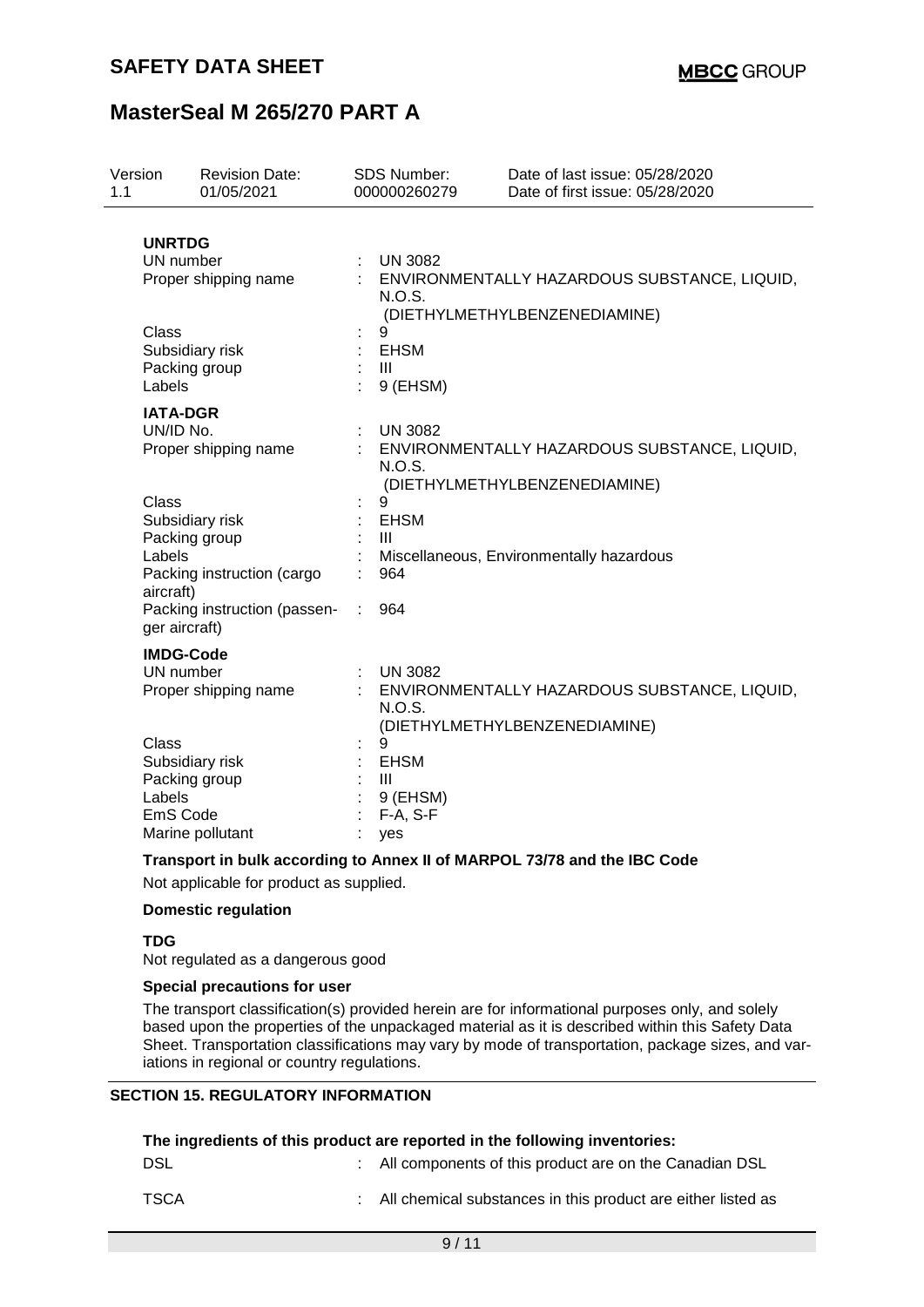| Version | <b>Revision Date:</b> | SDS Number:  | Date of last issue: 05/28/2020  |
|---------|-----------------------|--------------|---------------------------------|
| 11      | 01/05/2021            | 000000260279 | Date of first issue: 05/28/2020 |

active on the TSCA Inventory or are in compliance with a TSCA Inventory exemption.

#### **SECTION 16. OTHER INFORMATION**

#### **Full text of other abbreviations**

AICS - Australian Inventory of Chemical Substances; ANTT - National Agency for Transport by Land of Brazil; ASTM - American Society for the Testing of Materials; bw - Body weight; CMR - Carcinogen, Mutagen or Reproductive Toxicant; DIN - Standard of the German Institute for Standardisation; DSL - Domestic Substances List (Canada); ECx - Concentration associated with x% response; ELx - Loading rate associated with x% response; EmS - Emergency Schedule; ENCS - Existing and New Chemical Substances (Japan); ErCx - Concentration associated with x% growth rate response; ERG - Emergency Response Guide; GHS - Globally Harmonized System; GLP - Good Laboratory Practice; IARC - International Agency for Research on Cancer; IATA - International Air Transport Association; IBC - International Code for the Construction and Equipment of Ships carrying Dangerous Chemicals in Bulk; IC50 - Half maximal inhibitory concentration; ICAO - International Civil Aviation Organization; IECSC - Inventory of Existing Chemical Substances in China; IMDG - International Maritime Dangerous Goods; IMO - International Maritime Organization; ISHL - Industrial Safety and Health Law (Japan); ISO - International Organisation for Standardization; KECI - Korea Existing Chemicals Inventory; LC50 - Lethal Concentration to 50 % of a test population; LD50 - Lethal Dose to 50% of a test population (Median Lethal Dose); MARPOL - International Convention for the Prevention of Pollution from Ships; n.o.s. - Not Otherwise Specified; Nch - Chilean Norm; NO(A)EC - No Observed (Adverse) Effect Concentration; NO(A)EL - No Observed (Adverse) Effect Level; NOELR - No Observable Effect Loading Rate; NOM - Official Mexican Norm; NTP - National Toxicology Program; NZIoC - New Zealand Inventory of Chemicals; OECD - Organization for Economic Co-operation and Development; OPPTS - Office of Chemical Safety and Pollution Prevention; PBT - Persistent, Bioaccumulative and Toxic substance; PICCS - Philippines Inventory of Chemicals and Chemical Substances; (Q)SAR - (Quantitative) Structure Activity Relationship; REACH - Regulation (EC) No 1907/2006 of the European Parliament and of the Council concerning the Registration, Evaluation, Authorisation and Restriction of Chemicals; SADT - Self-Accelerating Decomposition Temperature; SDS - Safety Data Sheet; TCSI - Taiwan Chemical Substance Inventory; TDG - Transportation of Dangerous Goods; TSCA - Toxic Substances Control Act (United States); UN - United Nations; UNRTDG - United Nations Recommendations on the Transport of Dangerous Goods; vPvB - Very Persistent and Very Bioaccumulative; WHMIS - Workplace Hazardous Materials Information System

Revision Date : 01/05/2021

We support worldwide Responsible Care® initiatives. We value the health and safety of our employees, customers, suppliers and neighbors, and the protection of the environment. Our commitment to Responsible Care is integral to conducting our business and operating our facilities in a safe and environmentally responsible fashion, supporting our customers and suppliers in ensuring the safe and environmentally sound handling of our products, and minimizing the impact of our operations on society and the environment during production, storage, transport, use and disposal of our products.

IMPORTANT: WHILE THE DESCRIPTIONS, DESIGNS, DATA AND INFORMATION